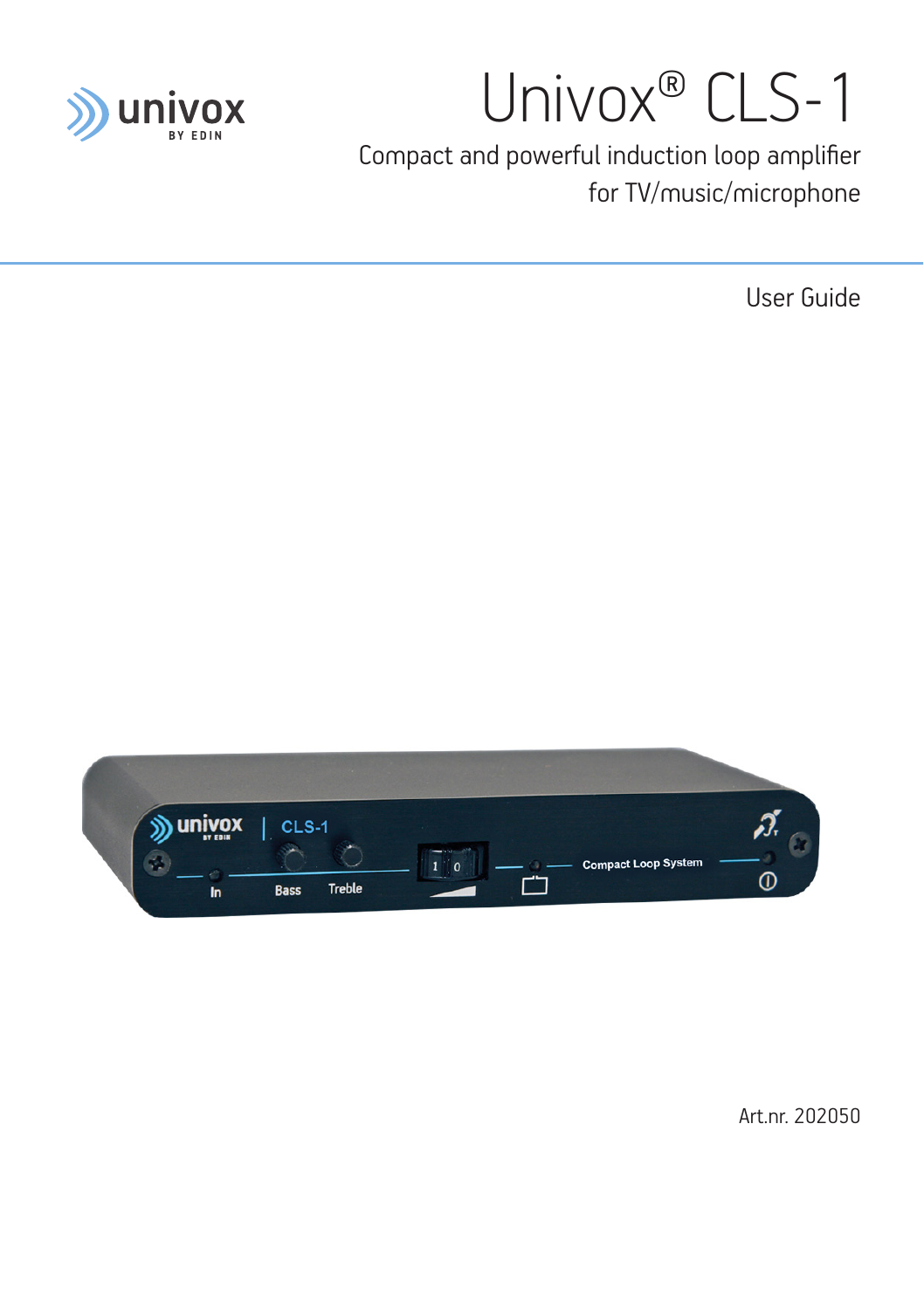### Content

| Place the amplifier and connect the chosen loop solution 4               |  |
|--------------------------------------------------------------------------|--|
| Connect Univox <sup>®</sup> CLS-1 to your TV and/or other sound source 5 |  |
|                                                                          |  |
|                                                                          |  |
|                                                                          |  |
|                                                                          |  |
|                                                                          |  |
|                                                                          |  |
|                                                                          |  |
|                                                                          |  |
|                                                                          |  |
|                                                                          |  |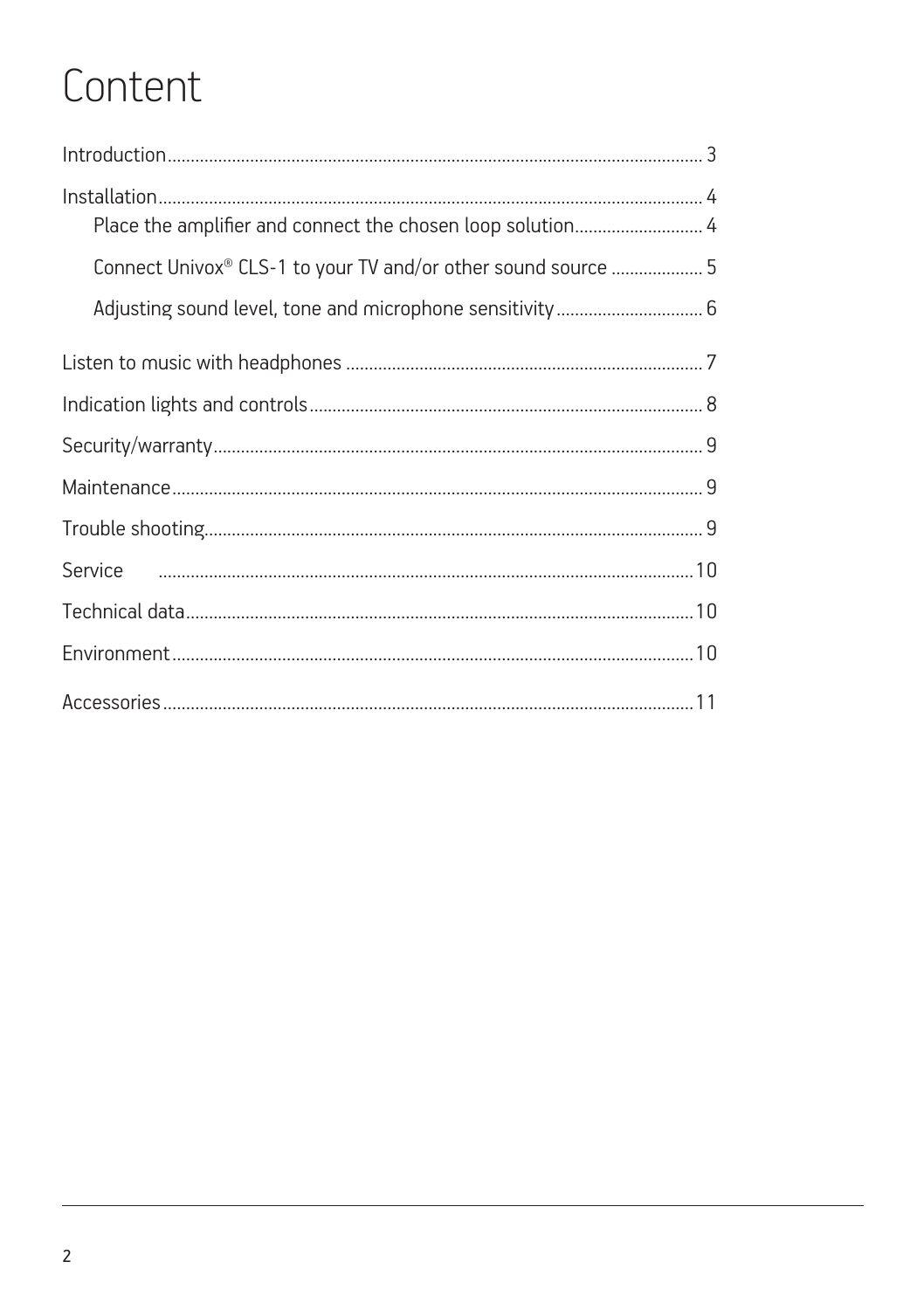## Introduction

Thank you for chosing a Univox® product. We hope you will be satisfied!

Univox<sup>®</sup> CLS-1 is a compact yet powerful loop amplifier for wireless listening through your hearing aid.

Connect your TV, stereo, MP3, microphone or any other sound source that you want to hear clearly to onte of the three inputs. Then complete the installation by connecting your choice of loop pad, sofa loop cable, room loop cable and/or headphones.

The Univox® CLS-1 box contains a hearing loop driver and switched power supply as well as the chosen loop solution.

You can buy accessories making it possible to use your Univox® CLS-1 in more ways. For example you can connect Univox® CLS-1 to the 12V/cigarette lighter output in your car and with an extra loop pad and a ramification cable it's possible for two persons to share one amplifier. Accessories that are available for this product are listed in the section Accessories.

Please read this user guide carefully before installation and use of this product. All Univox<sup>®</sup> hearing loop drivers have a very high output current capability resulting in powerful and secure products fulfilling existing standards, IEC 60118-4, when correctly installed.





Loop pad Sofa loop cable Room loop cable with 50 clips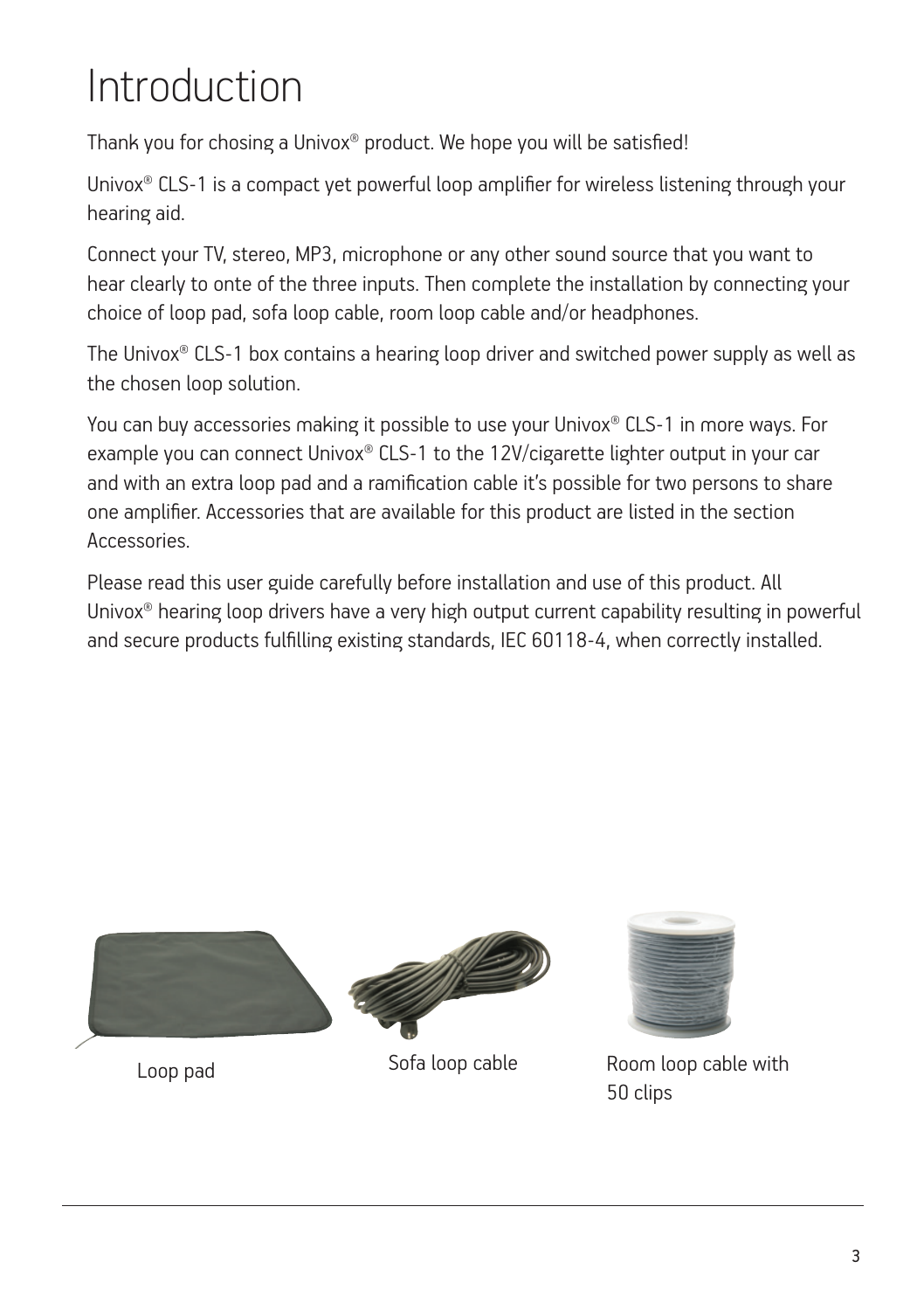### Installation



### Place the hearing loop driver and connect the chosen loop solution

Place the loop driver in a suitable place near the TV/stereo. If needed, use the velcro pads included to fasten the loop driver to the side or back of the TV. The loop driver has very efficient cooling and can therefore get warm in use, as the metal case leads off the heat from the electronics. For this reason, keep the loop driver away from sensitive materials.

#### Loop pad

Put the loop pad under/on the cushion on the sofa/chair where you want to sit when watching TV. Connect it to the DIN output on the rear panel.

#### Sofa loop

Attach the sofa loop underneath the sofa (be careful if you use a stapler) or put the loop on the floor around the sofa, for example underneath the carpet under the sofa. Connect it to the DIN output on the rear panel.

#### Room loop

The loop cable can for example be attached with the clips included on the floor trim along the walls of the room. It can also be placed under the carpet or in the ceiling. The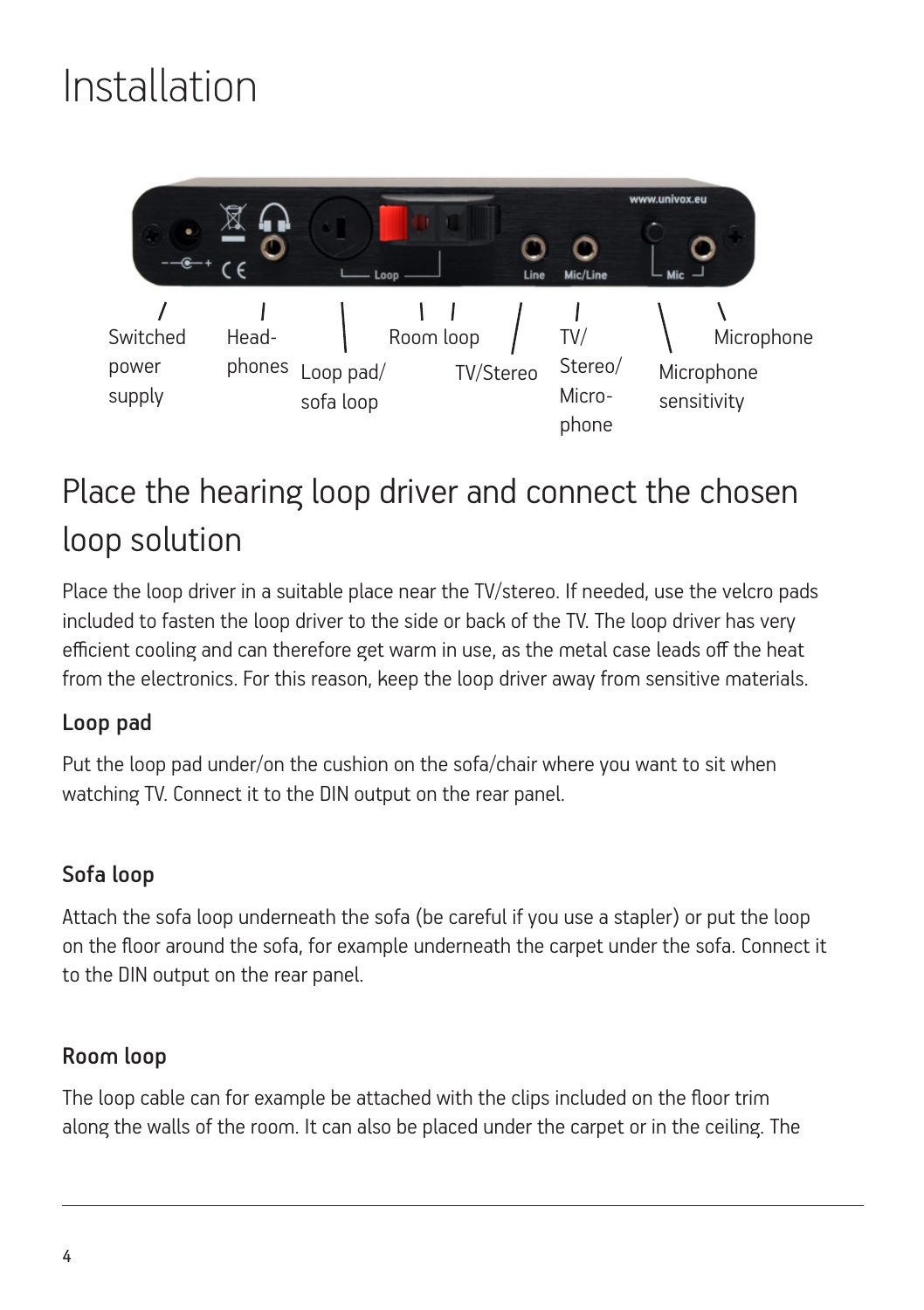loop should not be positioned at mid height as this will influence the performance of the system. Connect the wire ends to the loop terminal on the rear panel. See the outputs on the rear panel on the previous page.

### Connect Univox® CLS-1 to your TV and/or other sound source

Univox® CLS-1 has two inputs (3.5mm) that can be used to connect your TV, stereo or other sound source and a special microphone input (3.5mm), which makes it possible to pick up the sound from the speaker of the TV. The microphone input level can be adjusted for this input.

See the inputs on the rear panel on the previous picture.

Start by checking your TV's audio outputs and the outputs of the other input sources that you want to connect. Consult the manual for each source for information on audio outputs (RCA, Scart etc.)

Obtain the necessary cable/s for you Univox® CLS-1, if you have not already done so. You'll find a list of cables and other related parts in section Accessories.

Connect your TV and/or other sound sources to the Univox® CLS-1 with the appropriate cable according to the following guidelines:

#### TV/other sound sources

Connect TV, stereo etc. to the line input (Line). If you want to connect both TV and for example a stereo, use the line input (Line) for one of the sound sources and the combined mic/line input (Mic/Line) for the other sound source.

If you want to connect the audio output of your TV (RCA) to the driver, use an audio cable with double RCA connectors at one end and a 3.5mm/  $^{1}\!/_{8}$  inch connector at the other end (Audio cable, see section Accessories). To connect your stereo to the Univox® CLS-1 you need the same cable.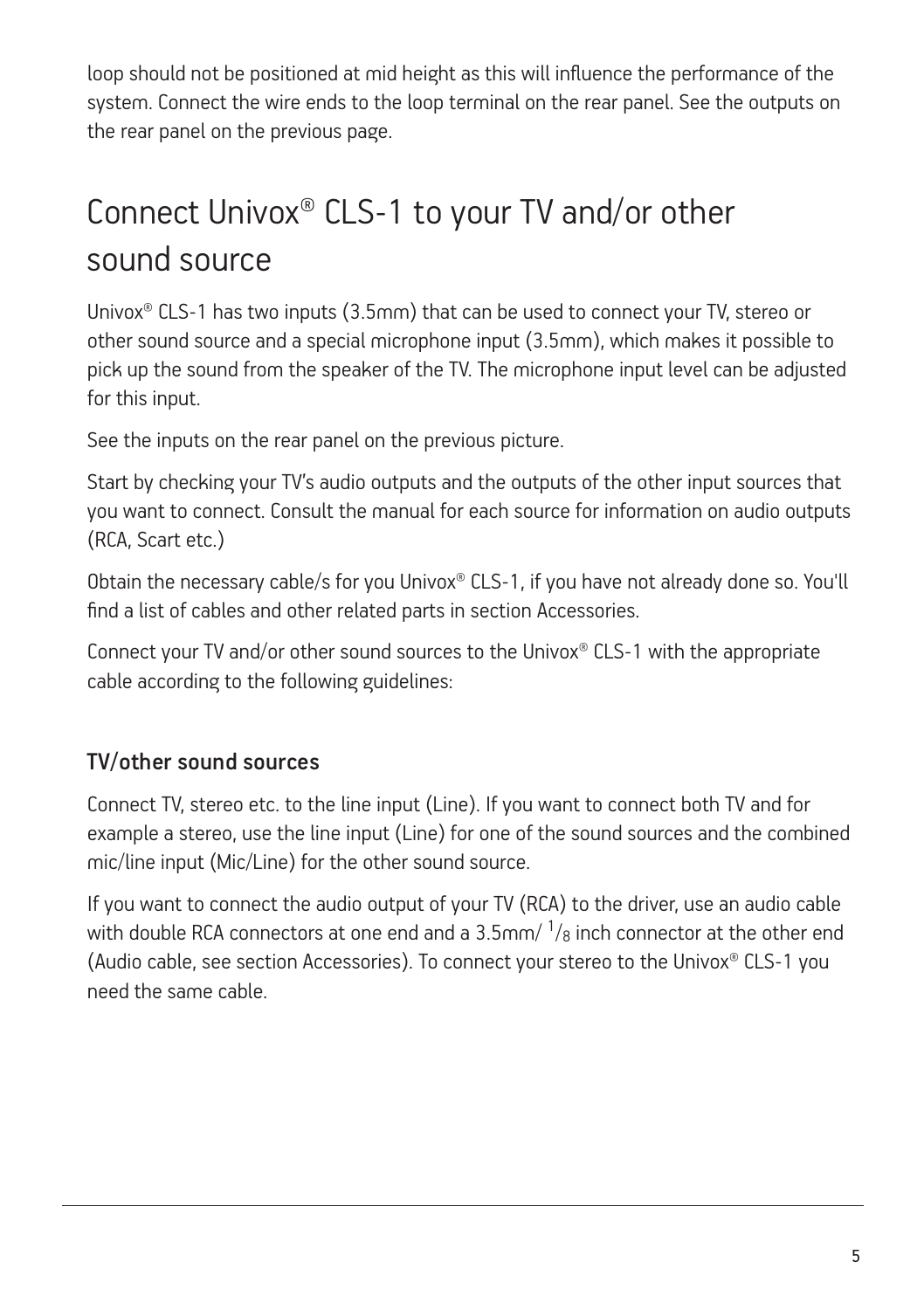#### Microphone

If a microphone will be used, for example to make it possible for someone else to talk to you while using the loop, it should be connected to the special microphone input (Mic). The microphone shall be an electret type microphone (13T, see section Accessories).

It's also possible to pick up TV or stereo sound by attaching a special microphone on the speaker grid (13A, see section Accessories). This microphone is normally connected to the combined mic/line input (Mic/Line) but can also be connected to the special mic input (Mic) if you want to adjust the input level. Take off the paper cover of the loose round velcro pad and attach it to the speaker grid of the TV. Then use the attached velcro pad on the microphone to attach it onto the speaker. The microphone will then automatically be directed inwards and pick up the sound from the speaker. If you want to pick up the sound of a surround system with the 13A microphone, attach it to the centre speaker.

#### Switched power supply

Connect the switched power supply to the output for mains power on the rear panel (12V AC/DC). Finally connect the power supply to a power outlet.

### Adjusting sound level, tone and microphone sensitivity

When all connections are done the indicator for mains power to the right on the front panel should light steadily. The system is now active and ready to use. It's now time to make your personal adjustments of loop current (volume), bass, treble and microphone sensitivity to receive the best possible sound intelligibility. Start by putting your hearing aid/s in T position.

#### Sound level

The sound level of the loop is adjusted with the volume control (thumb wheel) on the front panel. The level can be adjusted up or down according to the conditions on site and to your specific hearing deficit. Adjust the thumb wheel until you receive a comfortable level. It can be recommended to make a note of the ideal level for future reference.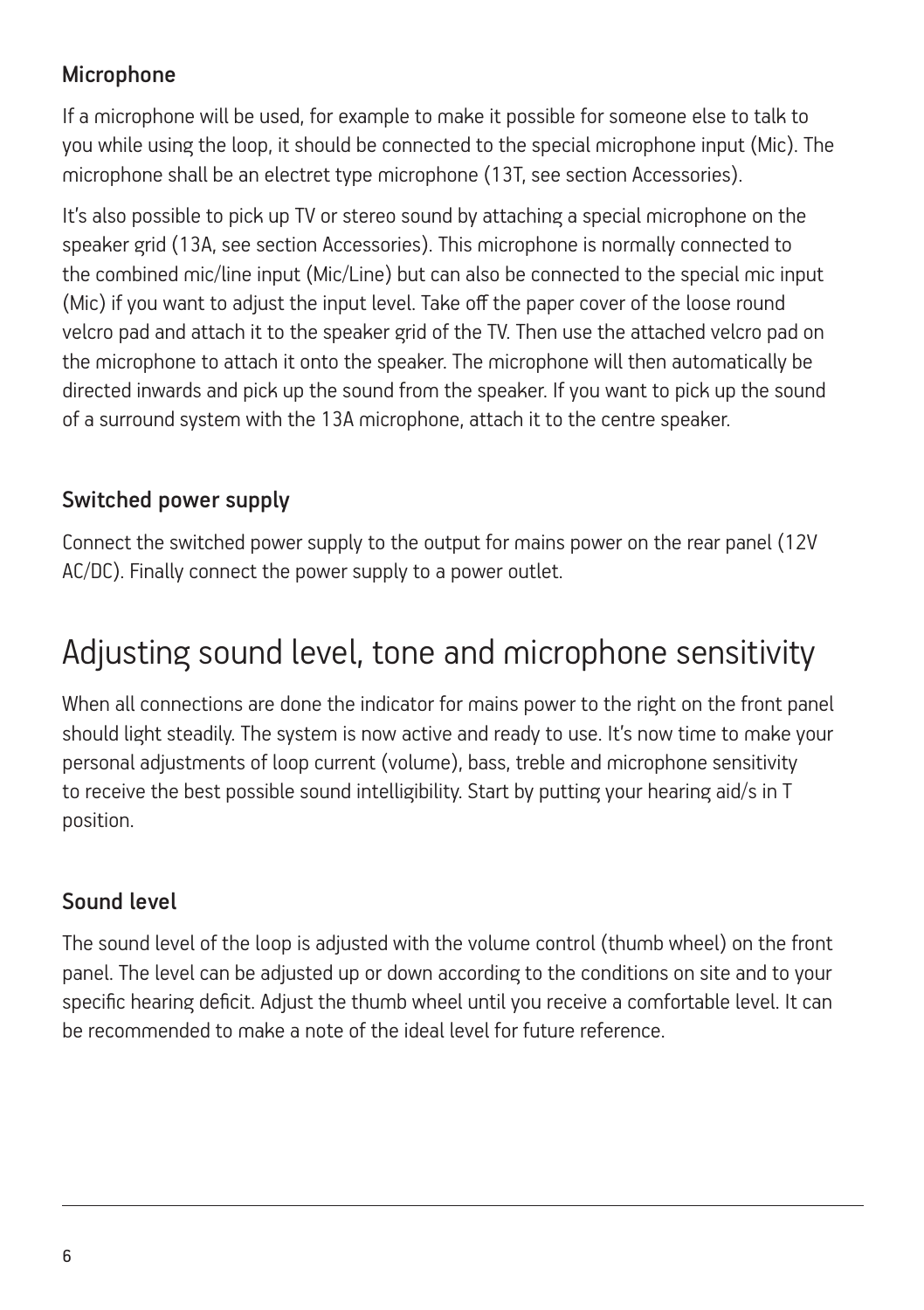#### Bass and treble:

You can adjust bass and treble if needed by using the two controls on the front panel. Adjust the controls until desired sound balance is achieved.

#### Microphone sensitivity

If a microphone is connected to the loop driver the input level of the microphone might need adjustment. This is done with the control located at the special microphone input (Mic) on the rear panel. Proceed as follows: Turn on your TV at desired volume or speak into the microphone. Adjust the control until the indicator to the left on the front panel lights up in program peeks or when somebody speaks into the microphone. Now the correct level is set.

#### Attention!

If no microphone is connected to the mic input the sensitivity control should be turned to minimum (counter clockwise) to avoid poor sound intelligibility.

### Listen to music with headphones

Univox® CLS-1 with its built-in automatic gain control (AGC) is developed for superior speech intelligibility when used as a loop driver. However, while listening to music with your hearing aid/s in T position, the sound might be unsatisfactory. This happens because most hearing aids limit certain frequencies, for example bass tones, which might result in a flat sound without nuances.

You can receive a richer more nuanced sound if you take off your hearing aid/s and instead listen to the music with headphones connected to the headphones output on the rear panel. The quality enhancement resulting from listening with headphones depends on the type of hearing impairment you have and the type of headphones you use.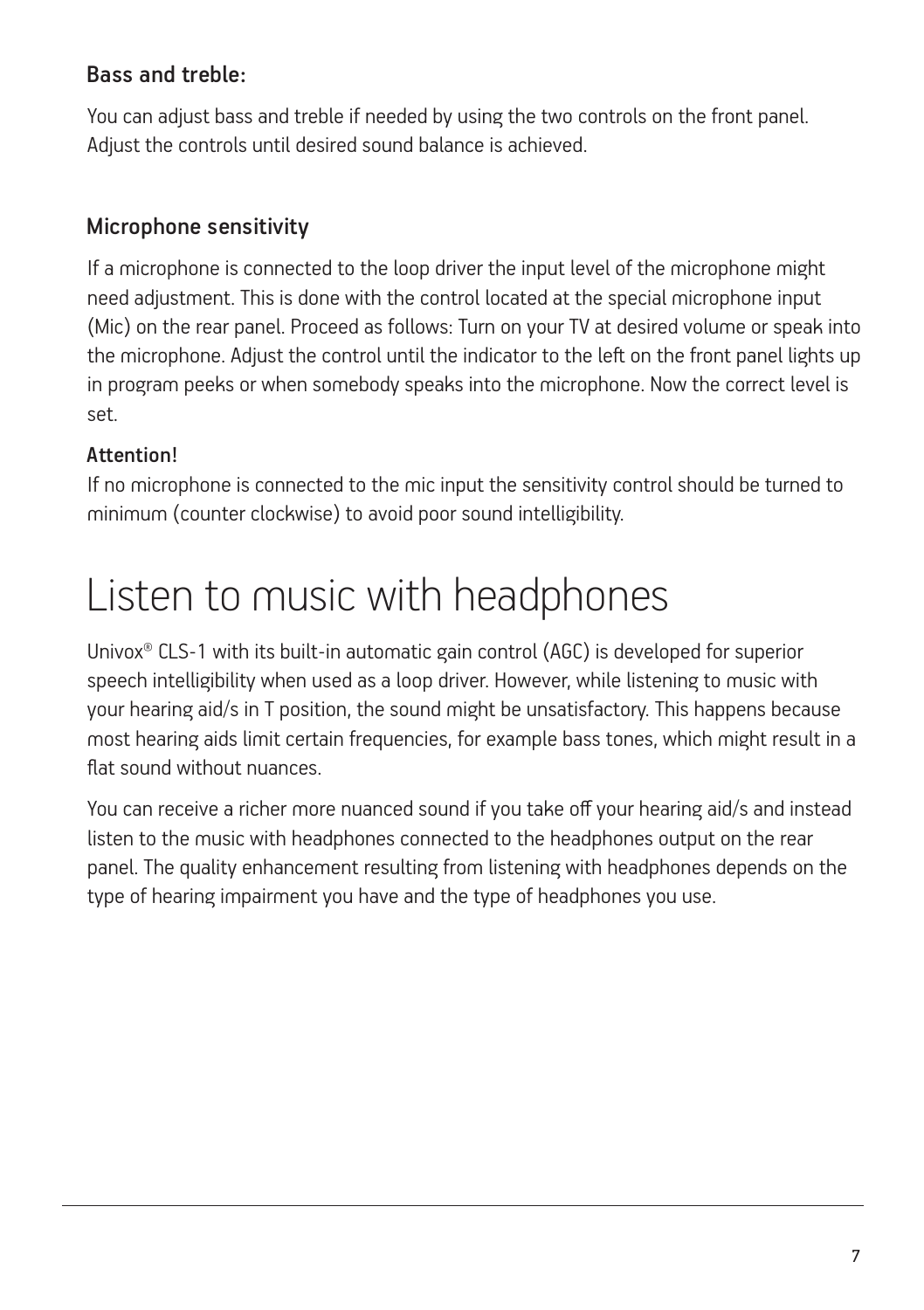### Indication lights and controls

There are three blue LED's on the front panel to indicate that all functions of the hearing loop driver work in a proper way.



#### Mains power

The mains power indicator is placed on the right side on the front panel. If this LED is lit the driver is correctly connected to the mains outlet and the driver is ready for use.

#### Correct microphone level

To the left the LED for indication of the microphone sensitivity of the mic input is located. If the mic sensitivity control is correctly set, this LED shall light up at program peaks.

#### Loop current

At the centre of the front panel the LED for loop current is located. This LED is blinking according to the program material and indicates that the loop is not broken. Please note that this LED only indicates that there is current floating in the loop, not that the level is sufficient.

The volume thumb wheel and the bass and treble controls are also located on the front panel.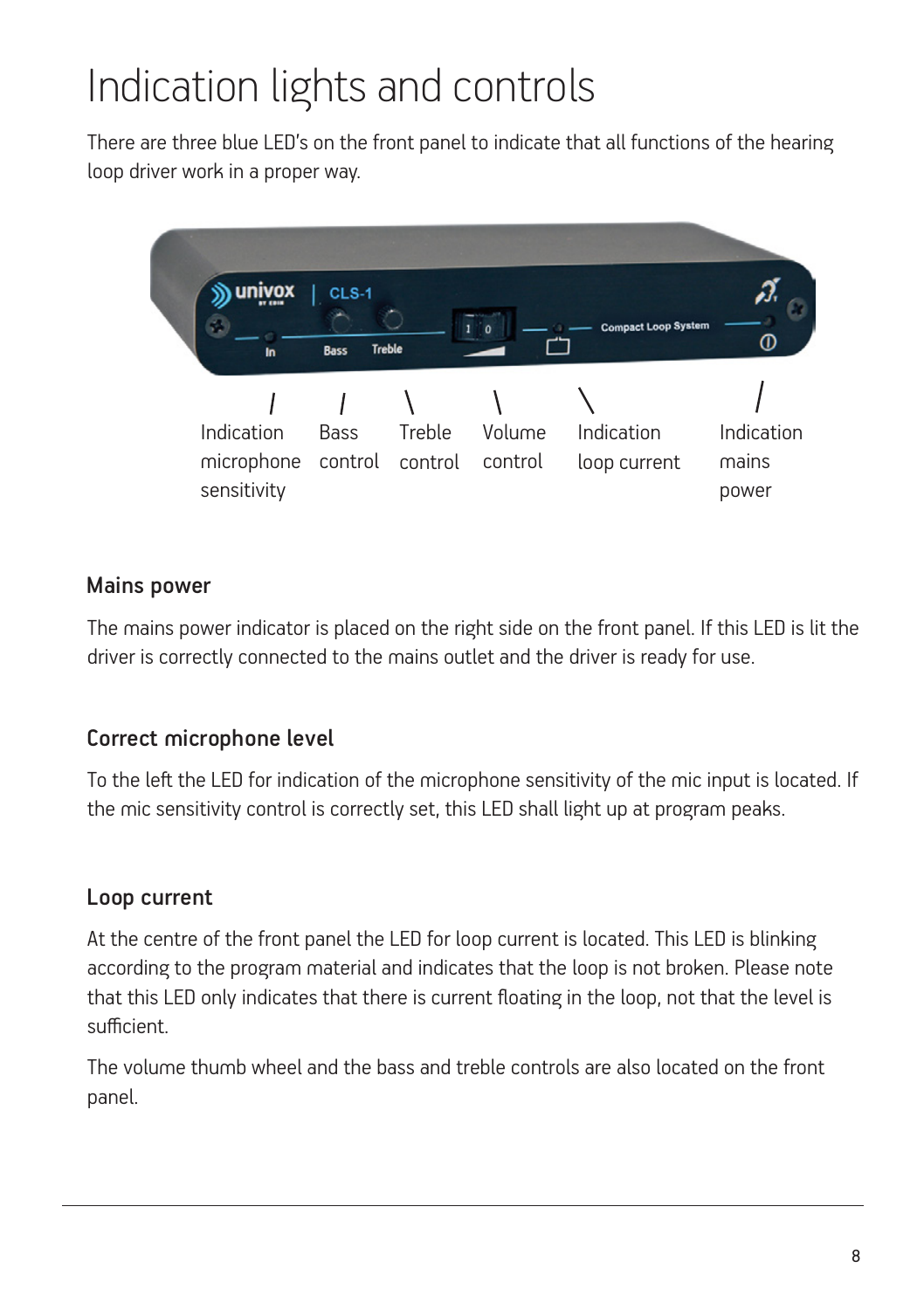## Safety and warranty

The equipment should be installed by a competent audio visual technician observing 'good electrical and audio practice' at all times and following all the instructions contained within this document.

Only use the power adapter supplied with the unit. If the power adapter or cable is damaged, replace with a genuine Univox part.

Power adapter must be connected to a mains outlet close to the amplifier and easily accessible.

The installer is responsible for installing the product in a way that may not cause risk of fire. Do not cover the power adapter or loop driver. Only operate the unit in a well ventilated, dry environment.

Do not remove any covers as there is a risk of electric shock. Please observe that the product warranty doesn't include faults caused by tampering with the product, carelessness, incorrect connection/mounting or maintenance.

### Maintenance

Under normal circumstances the product does not need any special maintenance.

Should the unit become dirty, wipe it with a clean damp cloth. Do not use solvent or strong detergents.

## Trouble shooting

If the loop driver does not perform satisfactory, check the following:

Is the mains power indicator lit? If not, check that the power supply is correctly connected to the power outlet and to the driver.

Is the loop current indicator lit? This indicates that the system works. If not, check that the loop pad, sofa or room loop is not broken and or incorrectly connected. Check also all other connections.

Attention! If headphones are connected the loop current indicator is disabled.

The loop current indicator is lit but there is no sound in the hearing aid: check that the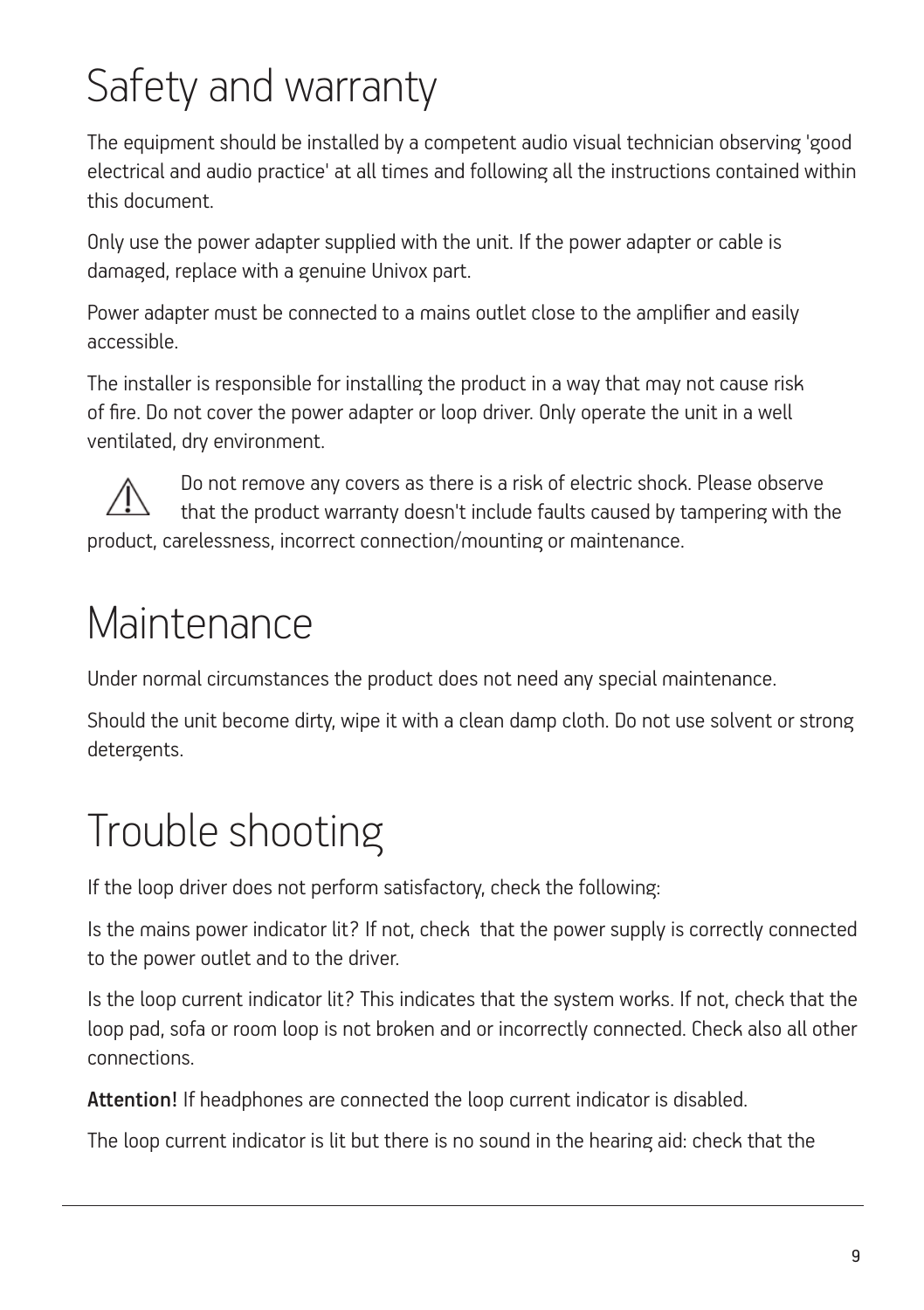M-T-O switch of the hearing aid is in T or MT mode. Also check the status of your hearing aid batteries.

Bad sound quality? Adjust the loop current, bass and treble controls. Bass and treble adjustment should normally not be needed.

### Service

Should the system not work after having made the product test as described above, please contact the local distributor of the product for further instructions. If the product is sent to Bo Edin AB, please enclose a filled Service Form, www.Univox.eu, Support.

## Environment

Please follow existing disposal regulations in your country. If you respect these instructions you ensure human health and environmental protection.

## Technical data

Correctly installed Univox® CLS-1 fulfils the demands of the international standard IEC 60118-4:2006.

For additional information, please refer to product data sheet/brochure and CE certificate which can be downloaded from www.Univox.eu. If other technical documents are required they can be ordered from support@edin.se.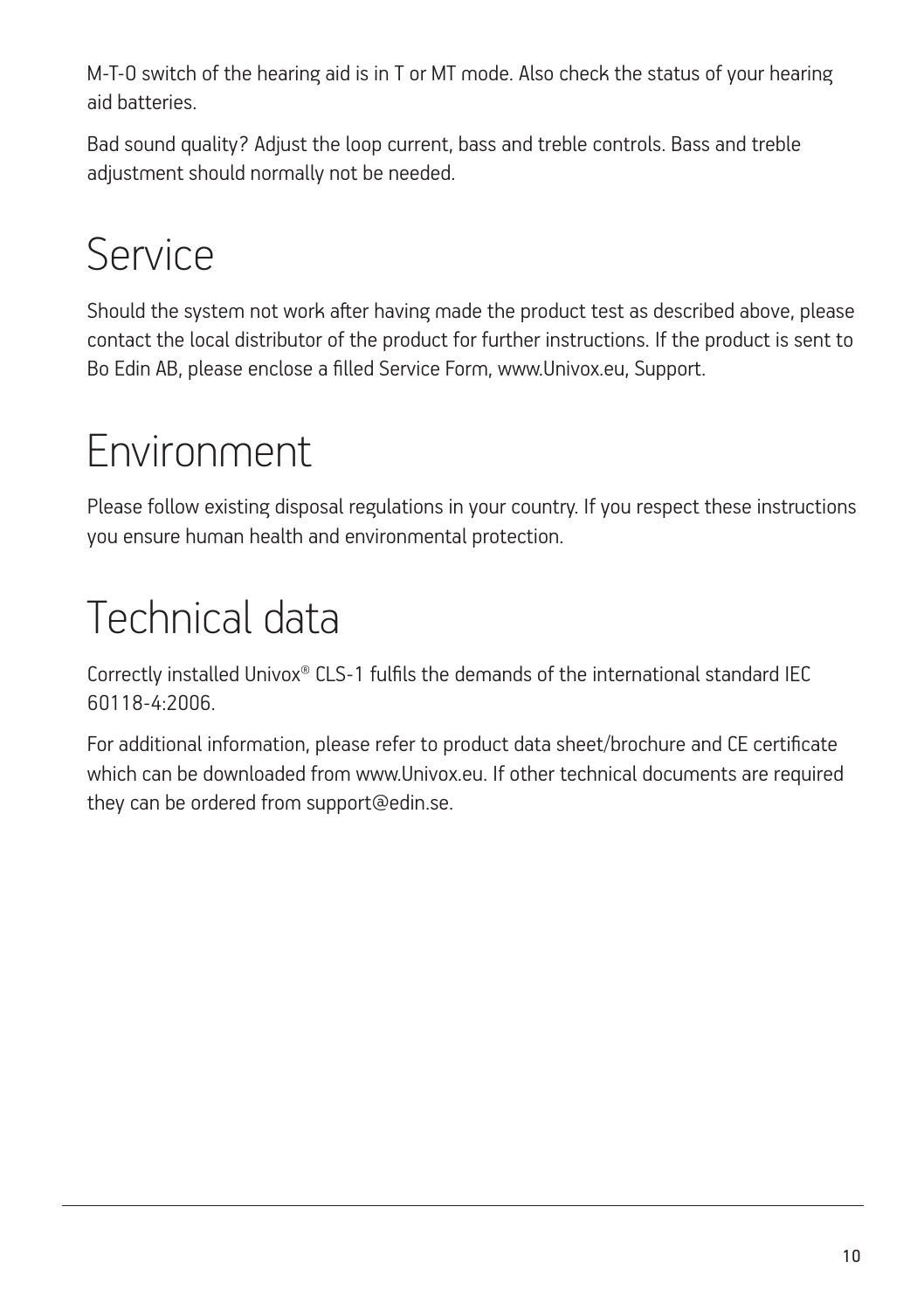### Accessories

| Part No | Description                                                                              |
|---------|------------------------------------------------------------------------------------------|
| 900734  | Switched power supply, 230/15V 18VA (EU)                                                 |
| 900738  | Switched power supply, 230/15V 18VA (UK)                                                 |
| 900740  | Switched power supply, 120/15V 18VA (US)                                                 |
| 900744  | Switched power supply, 230/15V 18VA (AUS)                                                |
| 283002  | Loop pad, 400x400x5mm, 2 pin DIN, grey, cable=10m                                        |
| 283210  | Extension cable for loop pad, 2 pin DIN, black, cable=10m                                |
| 283220  | Sofa loop cable incl. ext. lead, 2 turns, cable connector, 2 pin DIN, black, cable=8+10m |
| 283240  | Room loop cable roll, 0,75mm <sup>2</sup> , incl cable clips, light grey, cable=30m      |
| 289002  | Adaptor cable for car cigarette lighter for Univox CLS-1                                 |
| 281015  | Audio cable, 3.5mm male to two RCA male, cable=1.5m                                      |
| 281041  | HDA-2M D/A Converter incl. optical cable                                                 |
| 282007  | Ramification cable, 2 pin DIN male to two 2 pin DIN female, cable=0.2m                   |
| 241501  | 13T, Electret microphone, condenser capsule, boundary                                    |
| 289015  | Holder for wall mounting, black aluminium                                                |

Kits CLS-1 w. Loop pad Sofa loop Room loop Part no 202050P 202050S 202050R